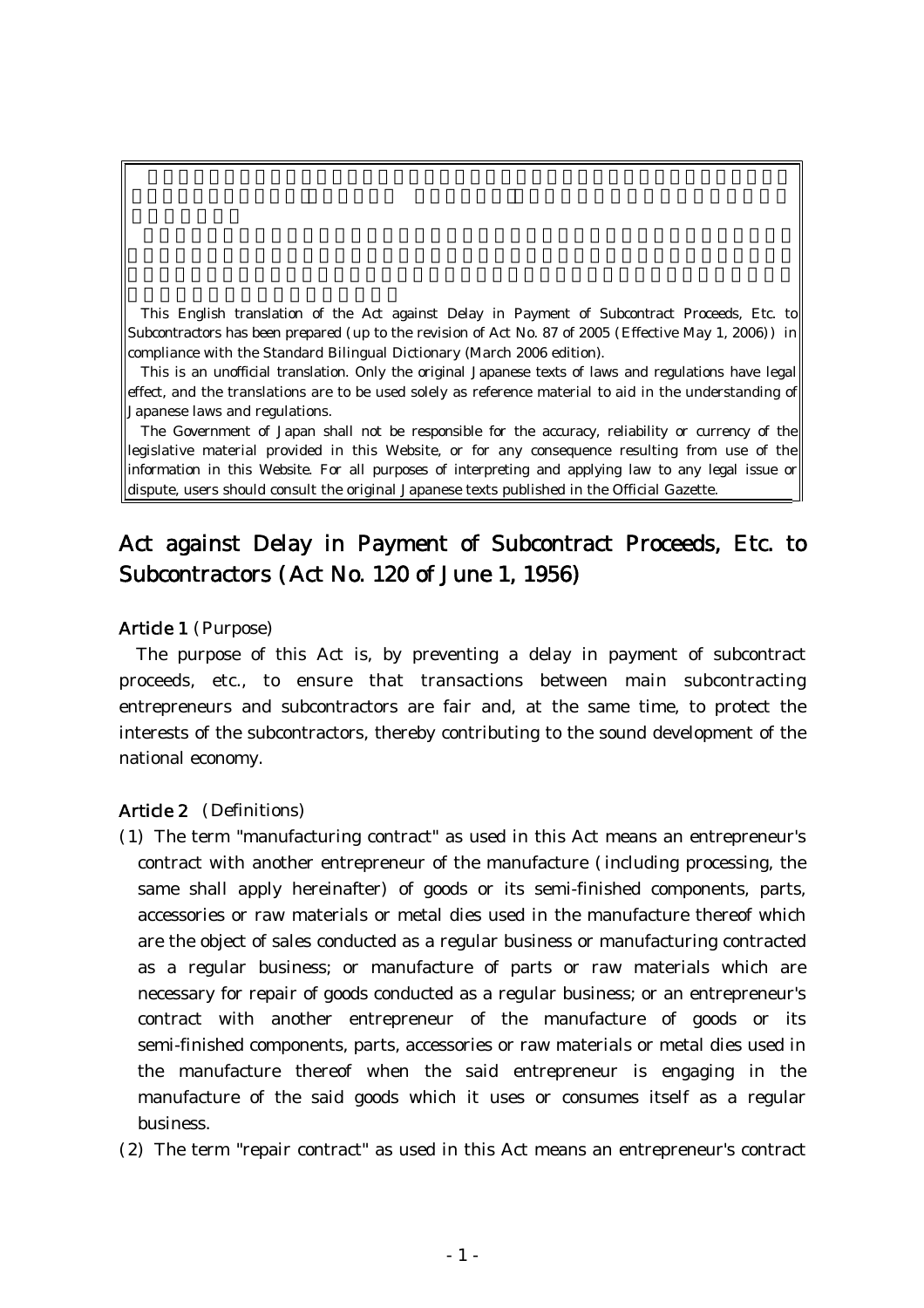with another entrepreneur of all or a part of the repair of goods which the said entrepreneur contracted as a regular business; or an entrepreneur's contract with another entrepreneur of part of the repair of goods when the entrepreneur is engaging in the repair of the said goods which it uses itself as a regular business.

- (3) The term "information-based product creation contract" as used in this Act means an entrepreneur's contract with another entrepreneur of all or part of the creation of information-based products which are the object of provision conducted as a regular business or creation contracted as a regular business; or an entrepreneur's contract with another entrepreneur of all or part of the creation of those information-based products when the entrepreneur is engaging in the creation of those information-based products which he himself uses as a regular business.
- (4) The term "service contract" as used in this Act means an entrepreneur's contract with another entrepreneur of all or part of the provision of a service which is the object of provision conducted as a regular business (excluding any contract by a person conducting a construction business (meaning a construction business as prescribed by Article 2 paragraph 2 of the Construction Business Act  $(Act No. 100$ of 1949); the same shall apply in this paragraph) of all or part of the construction work it contracts as a regular business (means construction work prescribed in paragraph 1 of the same article) to other parties conducting a construction business of all or part of the construction work it contracts as a regular business).
- $(5)$  The term "manufacturing or other contract" as used in this Act means manufacturing contract, repair contract, information-based product creation contract and service contract.
- (6) The term "information-based product" as used in this Act means any of the articles described in the following items.
	- (i) programs (which shall mean those that are instructions to a computer and arranged to achieve a result);
	- (ii) films, broadcast programs, and other products composed of images or voice and other sounds;
	- (iii) products composed from letters, figures or symbols or from their combination, or from a combination of them and colors;
	- (iv) in addition to what are stipulated in the preceding three items, those that are similar thereto and are stipulated by a Cabinet Order.
- $(7)$  The term "main subcontracting entrepreneur" as used in this Act means any entity that falls under any of the following items:
	- (i) Any entrepreneur of juridical person (excluding persons provided for in Article 14 of the Act on Prevention of Delay in Payment under Government Contracts (Act No. 256 of 1949) with capital or total contributions exceeding 300 million yen that concludes a manufacturing or other contract (in case of an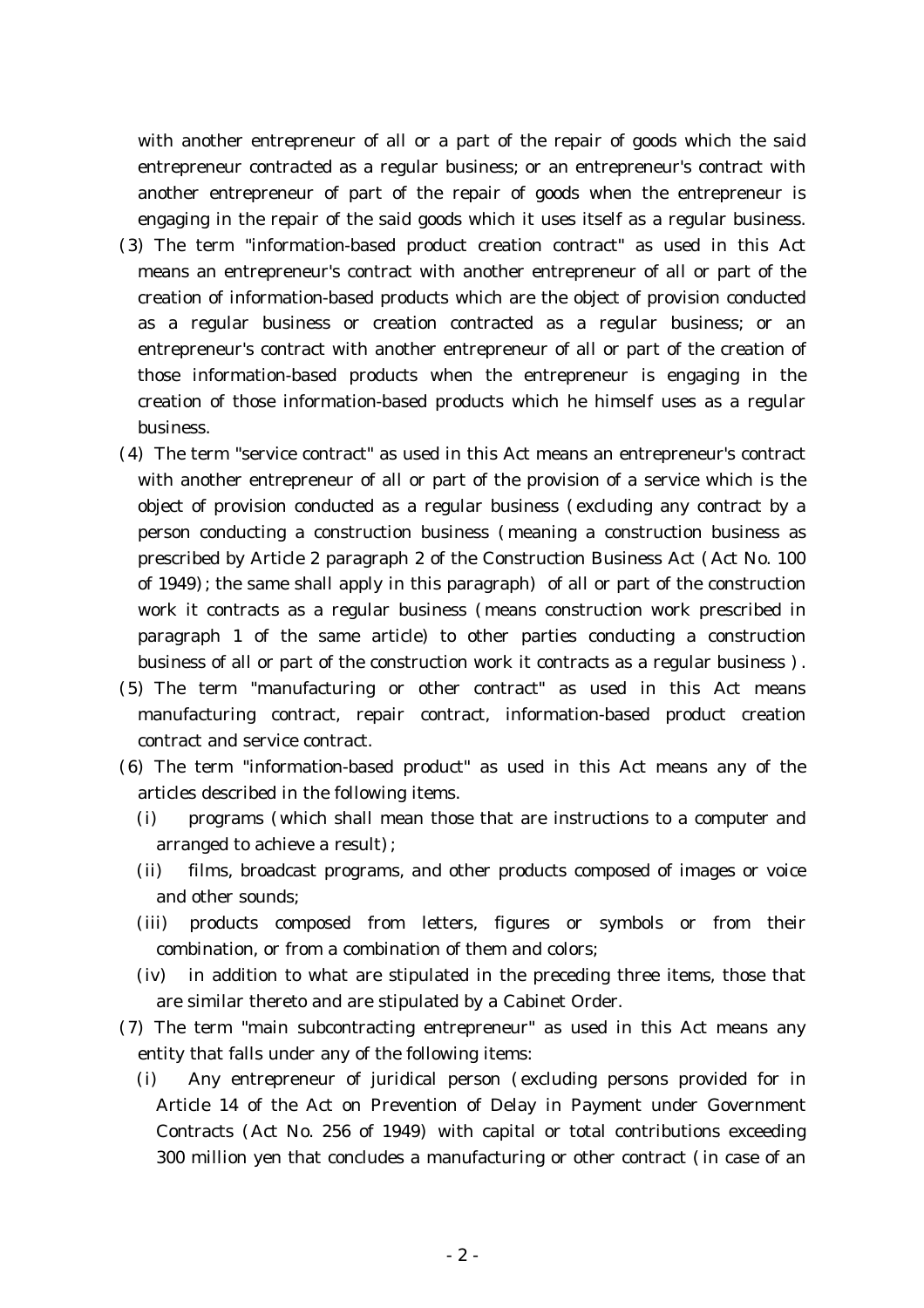information-based product creation contract and a service contract, limited to contracts concerning an information-based product and service, respectively, stipulated by a Cabinet Order; the same shall apply to the following item and items (i) and (ii) of the following paragraph) with any individual or with any entrepreneur of juridical person with capital or total contributions of not more than 300 million yen; or

- (ii) Any entrepreneur of juridical person (excluding persons provided for in Article 14 of the Act on Prevention of Delay in Payment under Government Contracts, etc.) with capital or total contributions exceeding 10 million yen but not 300 million yen that concludes a manufacturing or other contract with any individual or any entrepreneur of juridical person with capital or total contributions of not more than 10 million yen.
- (iii) Any entrepreneur of juridical person (excluding persons provided for in Article 14 of the Act on Prevention of Delay in Payment under Government Contracts, etc.) with capital or total contributions exceeding 50 million yen that concludes an information-based product creation contract or a service contract (respectively excluding any contract concerning any information-based product or any service stipulated by a Cabinet Order of item 1; the same shall apply to the following item and items (iii) and (iv) of the following paragraph) to any individual or any entrepreneur of juridical person with capital or total contributions of not more than 50 million yen.
- $(iv)$  Any entrepreneur of juridical person (excluding persons provided for in Article 14 of the Act on Prevention of Delay in Payment under Government Contracts, etc.) with capital or total contributions exceeding 10 million yen but not 50 million yen that concludes an information-based product creation contract or a service contract with any individual or any entrepreneur of juridical person with capital or total contributions of not more than 10 million yen.
- $(8)$  The term "subcontractor" as used in this Act means any entity that falls under any of the following items:
	- $(i)$  An individual or any entrepreneur of juridical person, with capital or total contributions of not more than 300 million yen that receives a manufacturing or other contract from a main subcontracting entrepreneur provided for in item (i) of the preceding paragraph; or
	- (ii) An individual or any entrepreneur of juridical person with capital or total contributions of not more than 10 million yen that receives a manufacturing or other contract from a main subcontracting entrepreneur provided for in item (ii) of the preceding paragraph.
	- (iii) An individual, or any entrepreneur of juridical person with capital or total contributions of not more than 50 million yen that receives an information-based product creation contract or a service contract from a main subcontracting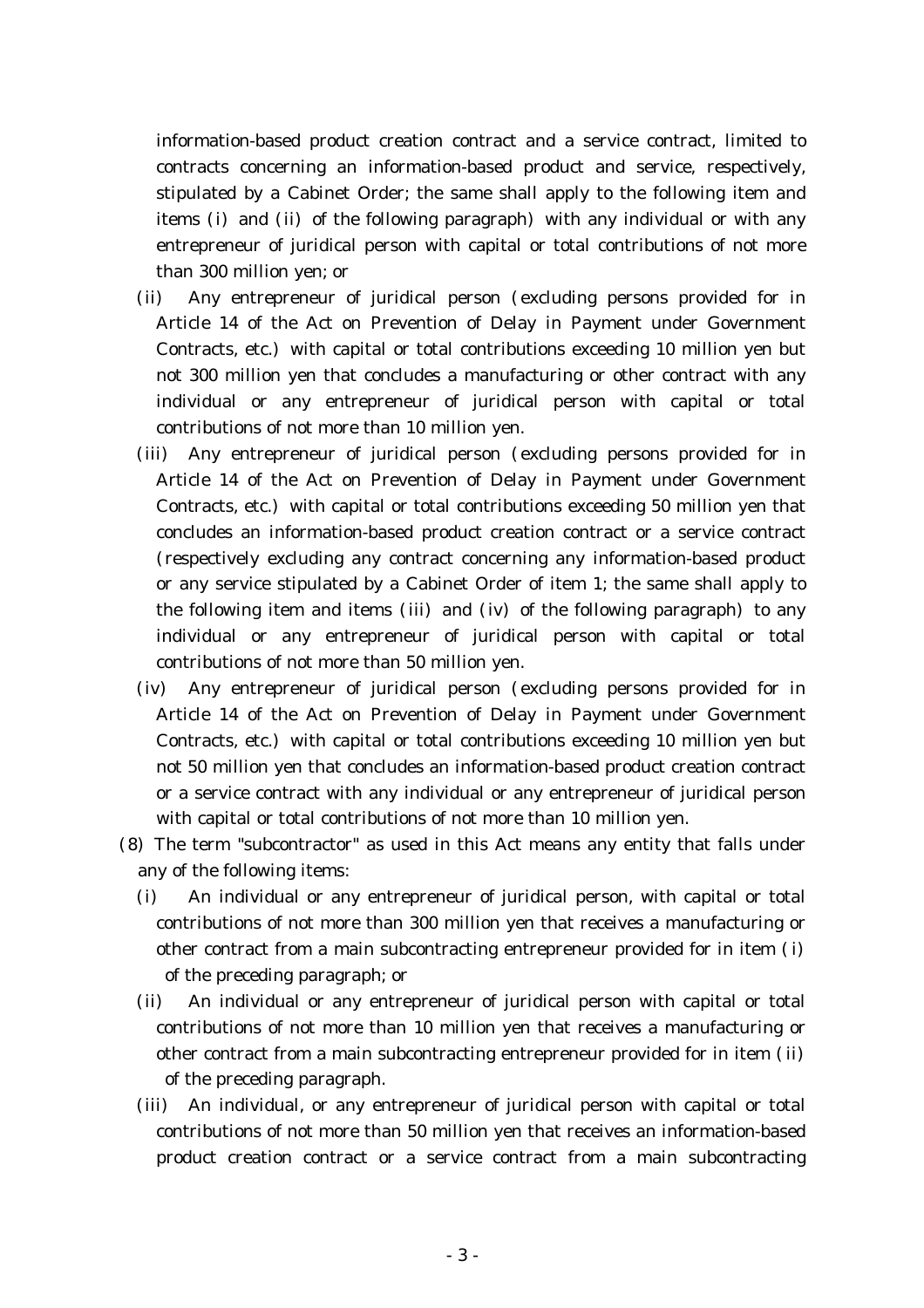entrepreneur provided for in item (iii) of the preceding paragraph; or

- $(iv)$  An individual, or any entrepreneur of juridical person with capital or total contributions of not more than 10 million yen that receives an information-based product creation contract or a service contract from a main subcontracting entrepreneur provided for in item  $(iv)$  of the preceding paragraph
- (9) When an entrepreneur of juridical person, the appointment and dismissal of officers or the conduct or existence in business of which is controlled by another entrepreneur of juridical person whose capital or total contributions exceeds 10 million yen, receives a manufacturing or other contract from the said entrepreneur and subcontracts of all or a considerable part of the act of manufacture, repair, creation or provision pertaining to such manufacturing or other contract with a third entrepreneur (excluding the cases where a person coming under items (i) or (ii) of Paragraph 7 above concludes the manufacturing or other contract with another person who falls under items  $(i)$  or  $(ii)$  respectively of the preceding paragraph and cases where a person falling under items (iii) and (iv) of the paragraph above concludes an information-based product creation contract or a service contract with another person who falls under items (iii) and (iv) respectively of the preceding paragraph), and when the entrepreneur who receives such subcontract would fall under the items of the preceding paragraph if he were to receive the said manufacturing or other contract directly from the said entrepreneur who controls the appointment and dismissal of officers, or conduct or existence in the business, the entrepreneur who concludes such subcontract shall be deemed, in the application of this Act, to be a main subcontracting entrepreneur and the entrepreneur who receives such subcontract shall be deemed to be a subcontractor.
- $(10)$  The term "subcontract proceeds" as used in this Act means the charges to be paid in case of service contract; that same shall apply hereinafter) by the main subcontracting entrepreneur for work performed by the subcontractor in cases where the main subcontracting entrepreneur concludes a manufacturing or other contract.

#### Article 2-2 (Date of payment of subcontract proceeds)

- (1) The date of payment of subcontract proceeds shall be fixed within sixty days, and moreover within as short a period as possible, from the day on which a main subcontracting entrepreneur receives the work from a subcontractor (the day on which a subcontractor provides the service entrusted in the event of service contract. The same shall apply in the next paragraph), regardless of whether or not the main subcontracting entrepreneur inspects the work in detail.
- (2) The date of payment of subcontract proceeds shall be deemed to be the date on which a main subcontracting entrepreneur receives the work from a subcontractor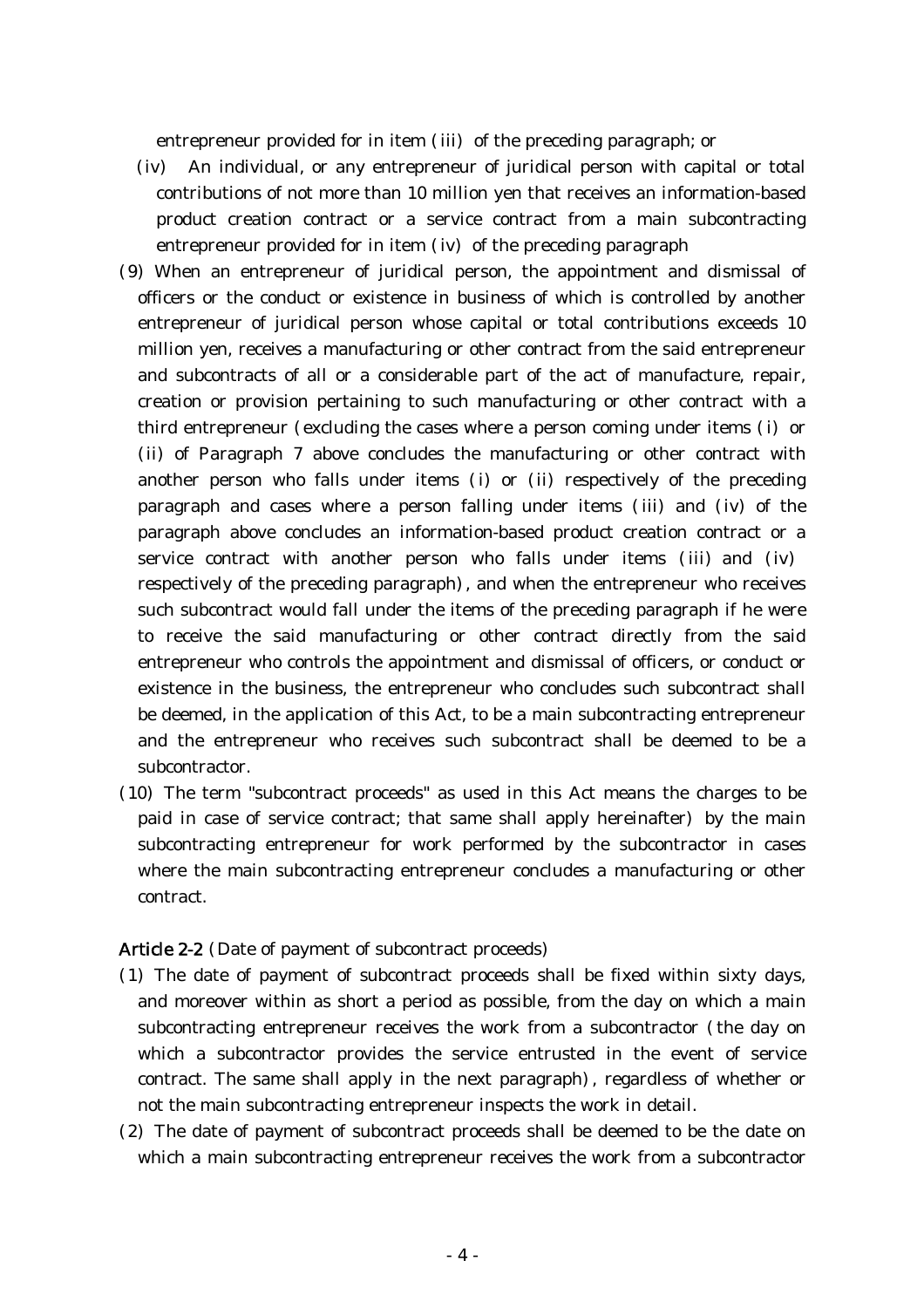when the date of payment was not fixed, or the day prior to the date on which sixty days from the day on which a main subcontracting entrepreneur receives the work from the subcontractor have elapsed when the date of payment of the subcontract proceeds was fixed in violation of the preceding paragraph.

## Article 3 (Delivery of documents, etc.)

- ( )1 A main subcontracting entrepreneur shall, in cases where it has concluded a manufacturing or other contract with a subcontractor, immediately deliver to the subcontractor a document setting forth, pursuant to the provisions of the Rules of the Fair Trade Commission, the details of work of the contract, the amount of subcontract proceeds, the date of payment, the method of payment and other matters; provided, however, that if the description is justifiably unable to be provided because the above details cannot be determined, the main subcontracting entrepreneur shall deliver to the subcontractor a document setting forth the said matter immediately after the determination of the details.
- (2) In lieu of delivering the document prescribed by the preceding paragraph, a main subcontracting entrepreneur may, with the agreement of a subcontractor and as provided by a Cabinet Order, provide matters to be set forth in said document by information and communications technology means including electronic data processing system means provided by the Rules of the Fair Trade Commission. In this case, the main subcontracting entrepreneur shall be deemed to have delivered the necessary document.

## Article 4 (Compliance by main subcontracting entrepreneurs)

- ( )1 No main subcontracting entrepreneur shall, in cases where it concludes a manufacturing or other contract with a subcontractor, effect any one the acts listed in the following items (excluding item  $(i)$  and  $(iv)$  in cases where it concludes a service contract):
	- (i) Refusing to receive the work from a subcontractor without reasons attributable to the subcontractor;
	- (ii) Failing to make payment of subcontract proceeds after the lapse of the date of payment;
	- (iii) Reducing the amount of subcontract proceeds without reasons attributable to the subcontractor;
	- $(iv)$  Causing a subcontractor to take back the goods relating to its work after receiving the work from the said subcontractor without reasons attributable to the subcontractor;
	- $(v)$  Unjustly setting subcontract proceeds at a level conspicuously lower than the price ordinarily paid for the same or similar content of work;
	- (vi) Coercing the subcontractor to purchase designated goods or to use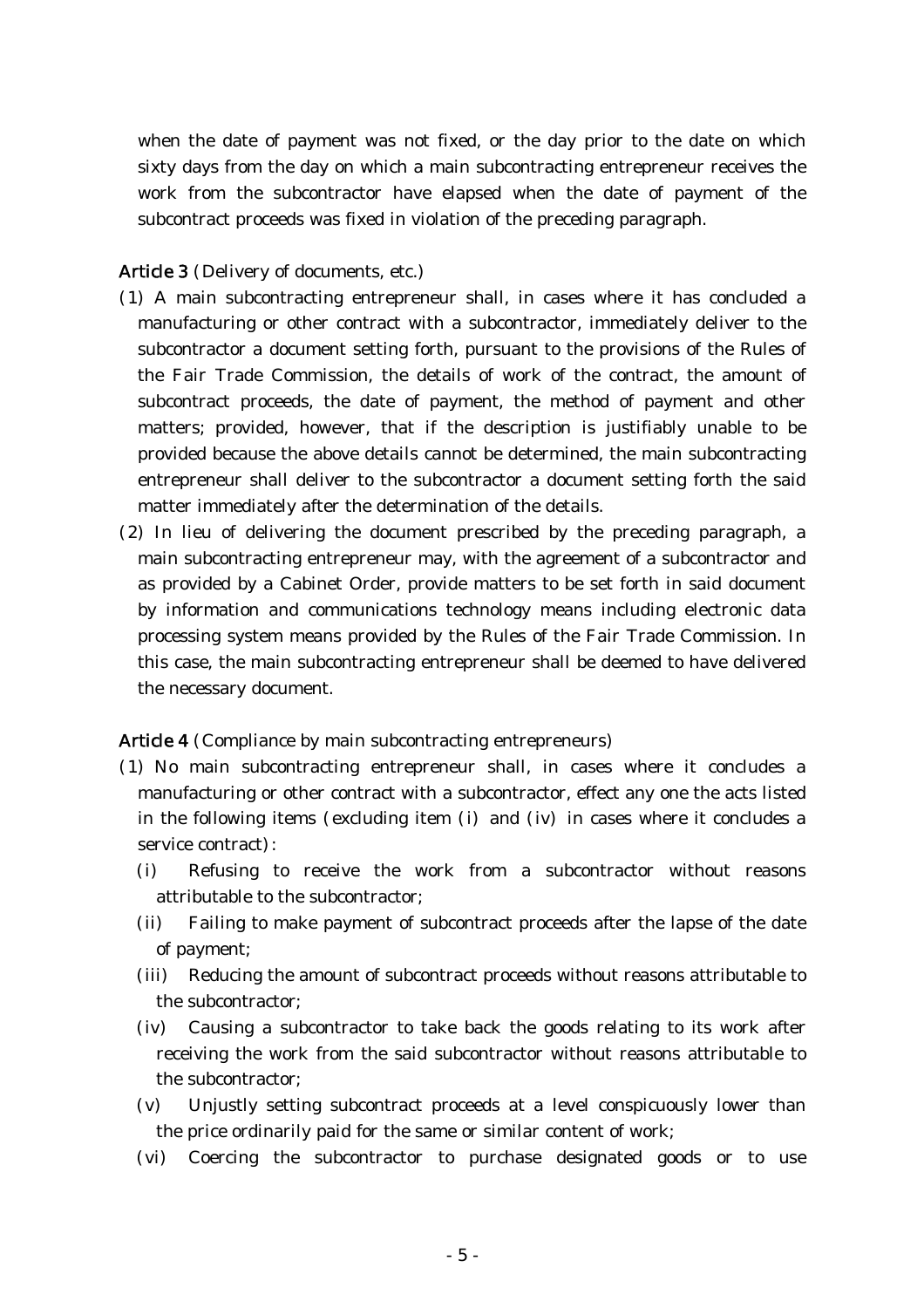designated services except in such cases where it is necessary to standardize or to improve the content of the work performed by a subcontractor or where there are other justifiable grounds; or

- (vii) Reducing the volume of transactions, suspending transactions or giving some other disadvantageous treatment because the subcontractor informed the Fair Trade Commission or the Director-General of the Small and Medium Sized Enterprise Agency of such a fact, where a main subcontracting entrepreneur is effecting such acts as mentioned in item  $(i)$  or item  $(ii)$ , or has effected such acts as mentioned in items (iii) to ( $vi$ ) inclusive, or where there exists a fact falling under any one of the items in the following paragraph as to the main subcontracting entrepreneur.
- (2) No main subcontracting entrepreneur shall, in cases where it concludes a manufacturing or other contract with a subcontractor, unjustly injure the interests of the subcontractor by effecting any one of the acts listed in the following items  $\alpha$  (excluding item (i) in the case of service contract):
	- (i) In cases where the main subcontracting entrepreneur has caused the subcontractor to purchase from oneself semi-finished goods, parts, accessories or raw materials (hereinafter referred to as "raw materials, etc.") necessary for the work performed for the main subcontracting entrepreneur, without reasons attributable to the subcontractor, deducting all or part of the price of the said raw materials, etc. from the amount of the subcontract proceeds to be paid, or causing the subcontractor to pay all or a part of the price of the said raw materials, etc. at a time earlier than the date of payment of the subcontract proceeds for the work in which the said raw materials. etc. are employed: or
	- (ii) With respect to the payment of subcontract proceeds, delivering a negotiable instrument which is found difficult to be discounted, by the date of payment of the subcontract proceeds, by a general financial institution (this term refers to a person who receives deposits or savings and lends funds as a business).
	- (iii) Causing a subcontractor to provide cash, services or other economic gains for oneself.
	- $(iv)$  Causing a subcontractor to change the content of the work, or to re-work after the receipt of the work (after provision of service by the subcontractor in the case of service contract), without reasons attributable to the subcontractor.

#### Article 4-2 (Interest for delay)

When a main subcontracting entrepreneur has not paid the subcontract proceeds to the subcontractor by the date of payment, he shall, with respect to the period from the day on which sixty days from the day on which he received the work from the subcontractor (the day on which a subcontractor provided the service entrusted in the case of service contract.) to the day when the payment is made, pay as interest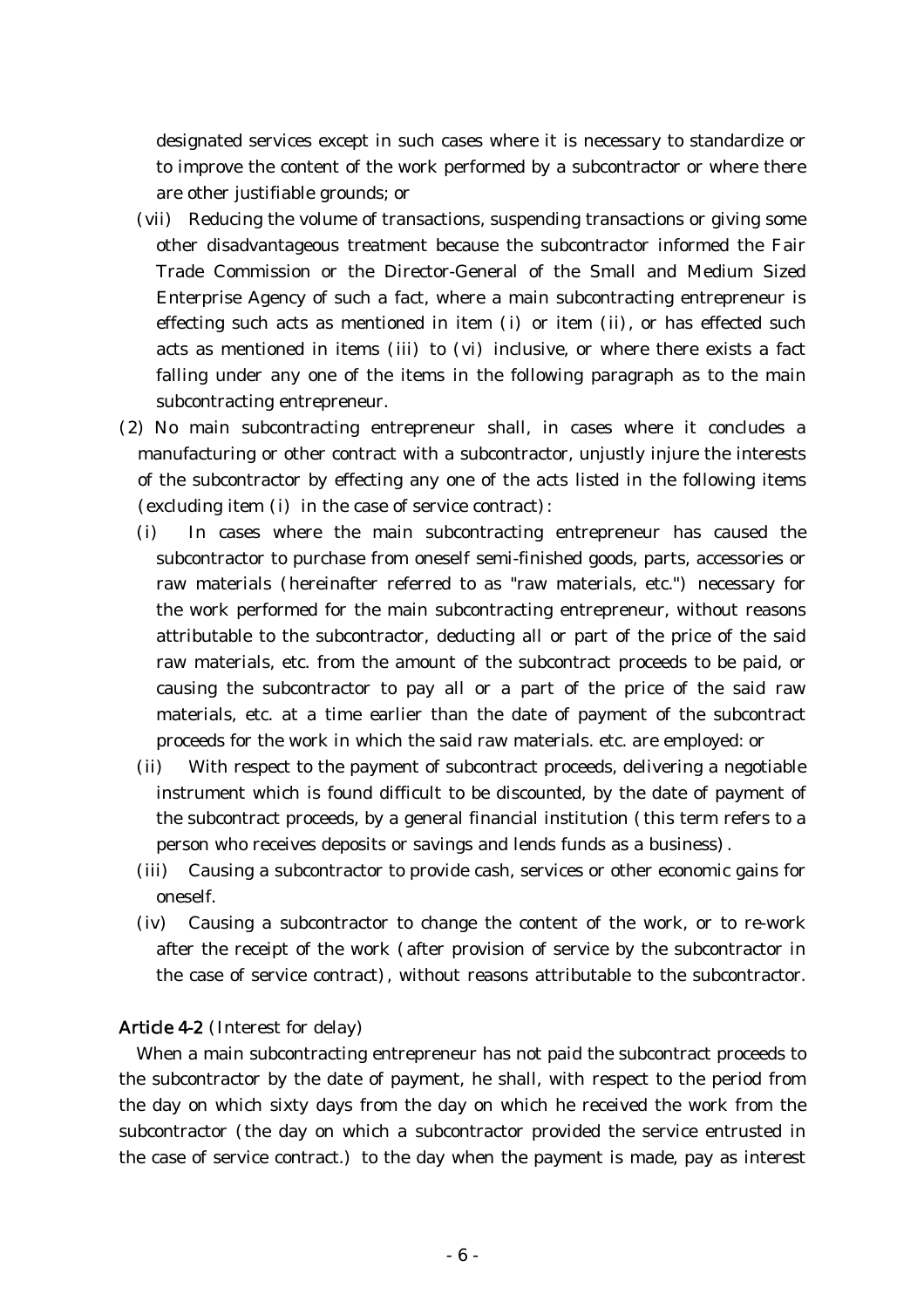for the delay the amount of money obtained by multiplying the said unpaid amount by the rate provided for in the Rules of the Fair Trade Commission according to the number of days.

Article 5 (Preparation and preservation of document etc.)

A main subcontracting entrepreneur shall, in cases where it concludes a manufacturing or other contract with a subcontractor, prepare and preserve, in accordance with the Rules of the Fair Trade Commission, document or electromagnetic record (meaning a record created in a form that cannot be recognized through one's sense of perception such as in an electronic form or magnetic form that is used for information processing by computer. The same shall apply hereinafter.), setting forth the work of the subcontractor, the receipt of work (effecting the act of service provision by the subcontractor in the case of service contract), payment of the subcontract proceeds and other matters.

Article 6 (Request by Director-General of Small and Medium Sized Enterprise Agency)

The Director-General of the Small and Medium Sized Enterprise Agency may investigate whether or not a main subcontracting entrepreneur is effecting such acts as provided for in item  $(i)$ , item  $(ii)$  or item  $(vii)$  of Paragraph  $(1)$  of Article 4 (Compliance by main subcontracting entrepreneurs), whether or not it has effected such acts as provided for in items (iii) to (vi) inclusive of the said paragraph or with respect to the main subcontracting entrepreneur whether or not there exists a fact falling under any one of the items of Paragraph 2 of the said article, and when he/she finds that such facts exist, he/she may request the Fair Trade Commission to take appropriate measures in accordance with the provisions of this Act.

# Article 7 (Recommendation)

- ( )1 The Fair Trade Commission may, when it finds that a main subcontracting entrepreneur is effecting such an act as provided for in item  $(i)$ , item  $(ii)$  or item (vii) of Paragraph (1) of Article 4 (Compliance by main subcontracting entrepreneurs), recommend to the main subcontracting entrepreneur that it promptly receive the work from a subcontractor, pay the subcontract proceeds or the subcontract proceeds and interest for delay pursuant to the provision of Article 4-2 (Interest for delay), or cease the disadvantageous treatment and take other necessary measures.
- $(2)$  The Fair Trade Commission may, when it finds that a main subcontracting entrepreneur has effected such acts as provided for in items (iii) to (vi) inclusive of Paragraph  $(1)$  of Article 4, recommend to the said main subcontracting entrepreneur that it promptly pay the amount so reduced, accept the goods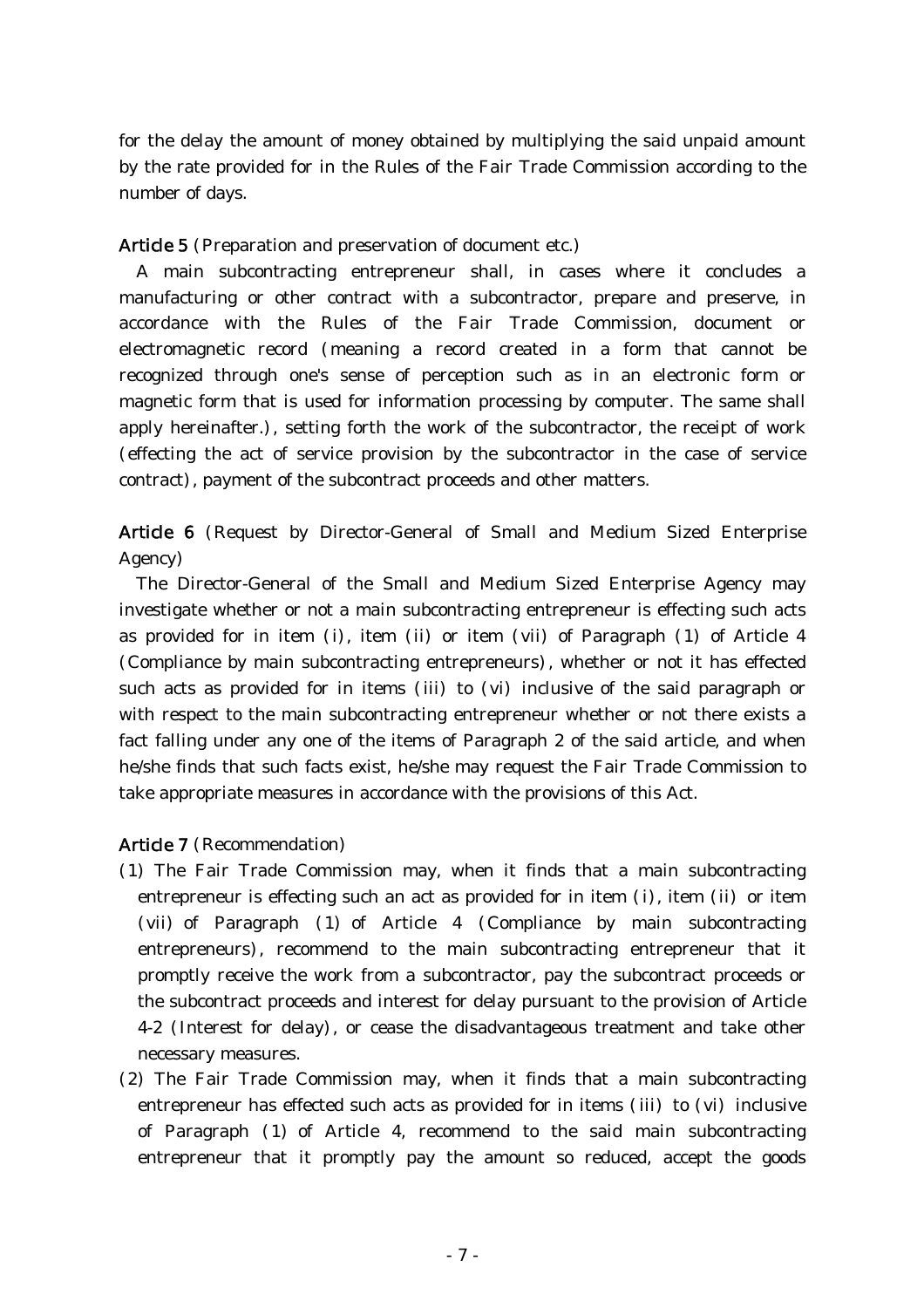pertaining to the work of the subcontractor, increase the amount of such subcontract proceeds or take back the goods that the subcontractor was forced to purchase and take other necessary measures.

(3) The Fair Trade Commission may, when it finds that with respect to the main subcontracting entrepreneur, there exists a fact falling under any of the items of Paragraph  $(2)$  of Article 4 (Compliance by main subcontracting entrepreneurs), recommend to the main subcontracting entrepreneur that it promptly take the measures necessary to protect the interests of the subcontractor.

Article 8 (The relation with the Act on Prohibition of Monopolization and Maintenance of Fair Trade)

In the event the Fair Trade Commission has rendered a recommendation under the provisions of paragraphs  $(1)$  to  $(3)$  (Recommendation) inclusive of the preceding article, and to the extent that the main subcontracting entrepreneur has complied with the recommendation, the provisions of Article 20 (Elimination measures against unfair trade practices) of the Act on Prohibition of Private Monopolization and Maintenance of Fair Trade (Act No. 54 of 1947) shall not apply to the act of that main subcontracting entrepreneur pertaining to the recommendation.

Article 9 (Collection of reports and inspection)

- ( )1 When it finds it necessary to make transactions with respect to a manufacturing or other contract of a main subcontracting entrepreneur with a subcontractor (hereinafter simply referred to as "transactions") fair, the Fair Trade Commission may cause a main subcontracting entrepreneur or a subcontractor to submit a report on its transactions, or may cause its officials to enter an office or place of business of a main subcontracting entrepreneur or a subcontractor and to inspect books and documents and other materials.
- (2) The Director-General of the Small and Medium Sized Enterprise Agency may, when he/she finds it particularly necessary to protect the interests of a subcontractor, cause a main subcontracting entrepreneur or a subcontractor to submit a report on its transactions, or may cause his/her officials to enter an office or place of business of a main subcontracting entrepreneur or a subcontractor and to inspect books and documents and other materials.
- (3) The competent minister having jurisdiction over the business in which a main subcontracting entrepreneur or a subcontractor engages may, when he/she finds it particularly necessary to cooperate with the investigation pursuant to the provision of Article 6 (Request by Director-General of Small and Medium Sized Enterprise Agency) by the Director-General of the Small and Medium Sized Enterprise Agency, cause a main subcontracting entrepreneur or a subcontractor engaging in the said business under his/her jurisdiction to submit a report on its transactions,